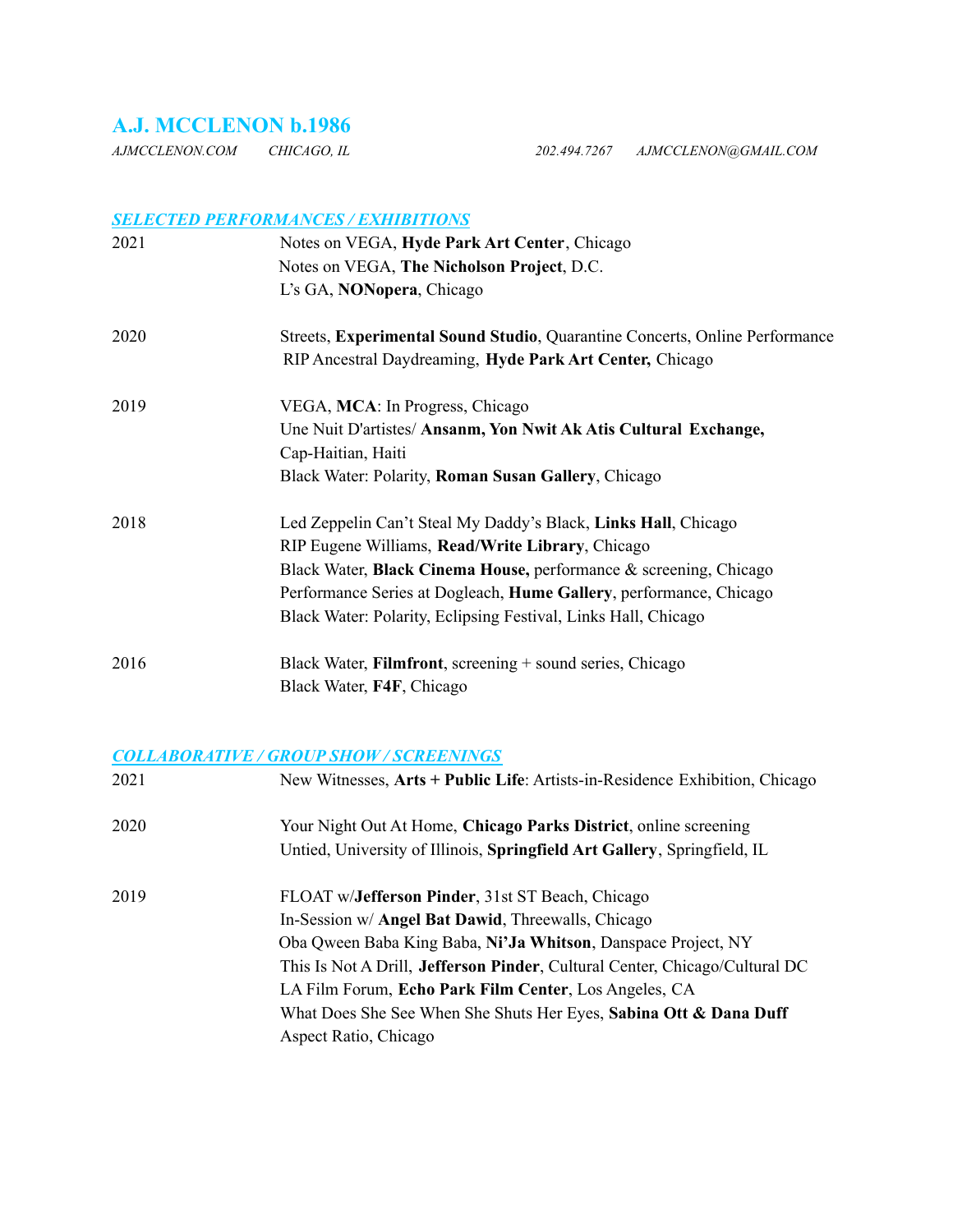| 2018 | Tongues Untied w/Amina Ross, Threewalls, Chicago<br>Water Music on the Beach, performance w/Uhuru Moor, Chicago<br>Third Coast International Audio Festival, Constellation, Chicago                                                                                                                     |
|------|---------------------------------------------------------------------------------------------------------------------------------------------------------------------------------------------------------------------------------------------------------------------------------------------------------|
| 2017 | Sneaker Boy-Dreams by Ashley Teamer, 4th Ward Project Space, Chicago<br>Black As Eye Wanna BE, Jenn Freeman, Steppenwolf, Chicago                                                                                                                                                                       |
| 2018 | <b>NMAAHC SAAFF, Sackler Museum, DC</b><br>The Unseen Festival, Counterpath, screening, Denver<br>Imaginary Advice, Third Coast International Audio Festival, Chicago<br>The Art of Being Dangerous, HPAC, Chicago<br>Elastic Arts, screening, Chicago                                                  |
| 2017 | Altar Call, Rootwork Gallery, sound, Chicago,<br>Terrain Biennial, Oak Park, IL<br>Make Room, Gallery 400, Chicago<br>Brooksday, Reva & David Logan Center, Chicago<br>Mothering, Compound Yellow, Oak Park, IL<br>Nasty Women, Fine Art Complex 1101, Tempe, AZ<br>The Corner, The Promontory, Chicago |
| 2016 | Super 8 Lives! Chicago Filmmakers, Chicago<br>Her Environment, Comfort Station, Chicago<br>Feminism (n): Plural, Woman Made Gallery, Chicago                                                                                                                                                            |
| 2014 | Intersectionality Critique Exchange, Arts Incubator, Chicago<br>I Understand and I Wish to Continue, video, FLAT Space, Chicago<br>Never Satisfied, Defibrillator, Chicago                                                                                                                              |
| 2013 | Revival, G-Fine Art, Chicago                                                                                                                                                                                                                                                                            |
| 2011 | Toys & Games, video, Longwood Arts Center, Bronx, NY<br>BITE: identity & humor, Reston Greater Arts Center, Reston, VA                                                                                                                                                                                  |
| 2010 | IMPRESSED, Brentwood Arts Center, Hyattsville, MD                                                                                                                                                                                                                                                       |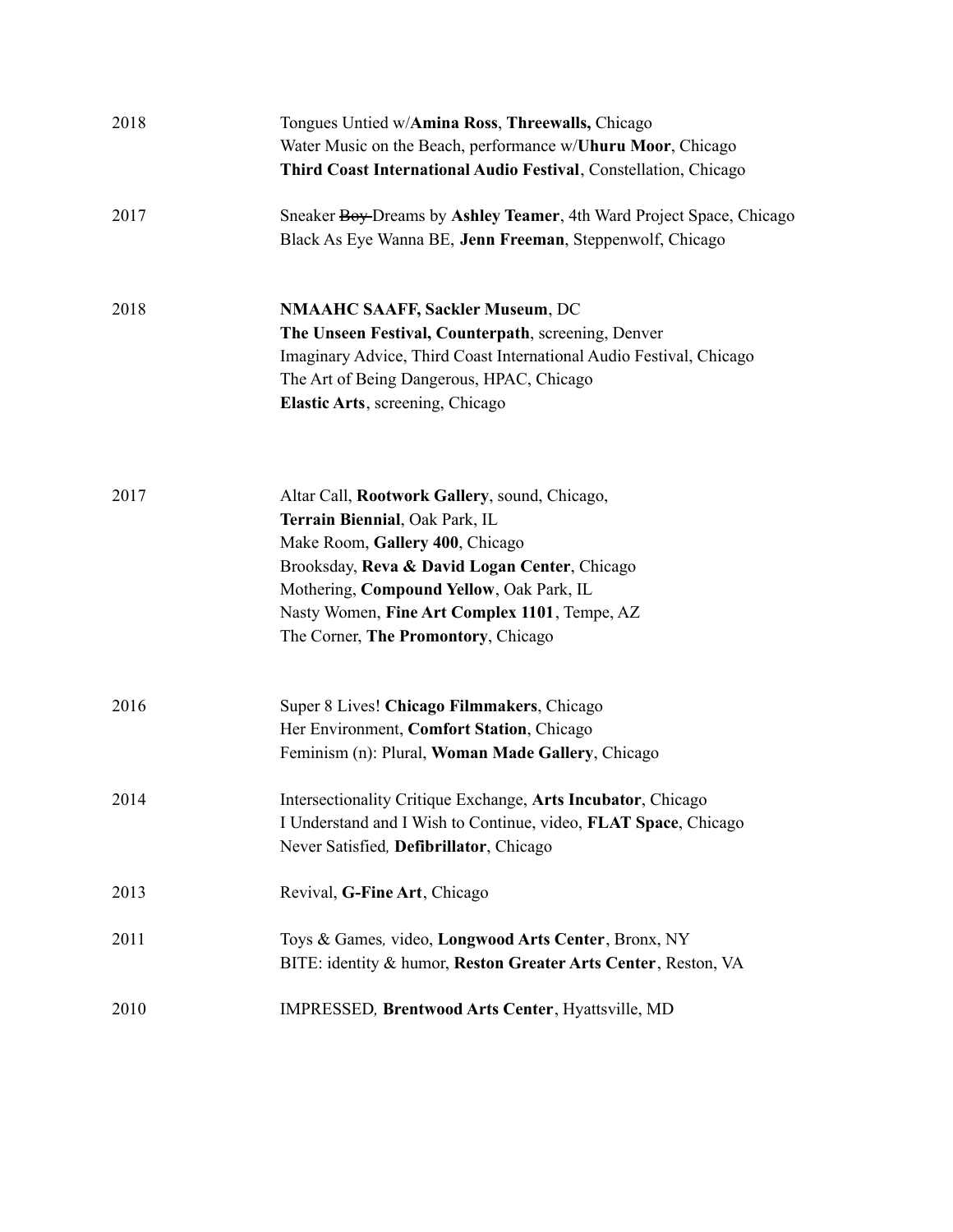| <b>GRANTS / AWARDS</b> |                                                                               |
|------------------------|-------------------------------------------------------------------------------|
| 2020                   | <b>3ARTS Award Recipient</b>                                                  |
|                        | <b>SPARK Grant Recipient</b>                                                  |
|                        |                                                                               |
| 2019                   | <b>3ARTS Make A Wave Grant</b>                                                |
|                        | <b>MAP Fund Recipient</b>                                                     |
|                        | Night Out In the Parks                                                        |
|                        |                                                                               |
| 2018                   | Emergency Fund Grant, Foundation of Contemporary Arts                         |
|                        | Center Program Full Diversity Scholarship                                     |
|                        |                                                                               |
| 2017                   | <b>POWER Grant</b>                                                            |
|                        |                                                                               |
| 2014                   | <b>SAIC MFA Writing Fellowship</b>                                            |
|                        |                                                                               |
|                        | SAIC Edes Fellowship for Emerging Artists Nominee                             |
|                        |                                                                               |
| 2012                   | <b>SAIC MFAW Small Grant Recipient</b>                                        |
|                        | <b>SAIC Merit Scholarship Recipient</b>                                       |
| 2009                   |                                                                               |
|                        | Paula Santan Scholarship for Art                                              |
| 2008                   | Stephanie E. Pogue Memorial Award                                             |
|                        |                                                                               |
| <b>RESIDENCIES</b>     |                                                                               |
| 2021                   | LAMBDA Literary Retreat, Los Angeles, CA                                      |
|                        | The Nicholson Project, Washington, D.C.                                       |
|                        | Arts and Public Life at the University of Chicago                             |
|                        |                                                                               |
| 2020                   | The Nichols Tower Artist-in-Residence                                         |
| 2019                   | The Jackman Goldwasser Residency at Hyde Park Art Center, Chicago             |
| 2018                   | Center Program, Hyde Park Art Center Chicago                                  |
|                        | Links Hall, Co-Mission, Chicago                                               |
| 2017                   | <b>High Concept Labs, Chicago</b>                                             |
| 2015                   | <b>ACRE Residency</b> , Steuben, WI                                           |
| 2009-2011              | Jimenez-Porter Writer's House, College Park, MD                               |
|                        |                                                                               |
| <b>EDUCATION</b>       |                                                                               |
| 2014                   | MFA Fellowship Recipient, School of the Art Institute of Chicago, Chicago, IL |
| 2011                   | BA, University of Maryland College Park, Studio Art, Creative Writing         |
|                        | Minor, College Park, MD                                                       |
|                        |                                                                               |
| 2006                   | The New School, Media Studies, New York, NY                                   |
|                        |                                                                               |